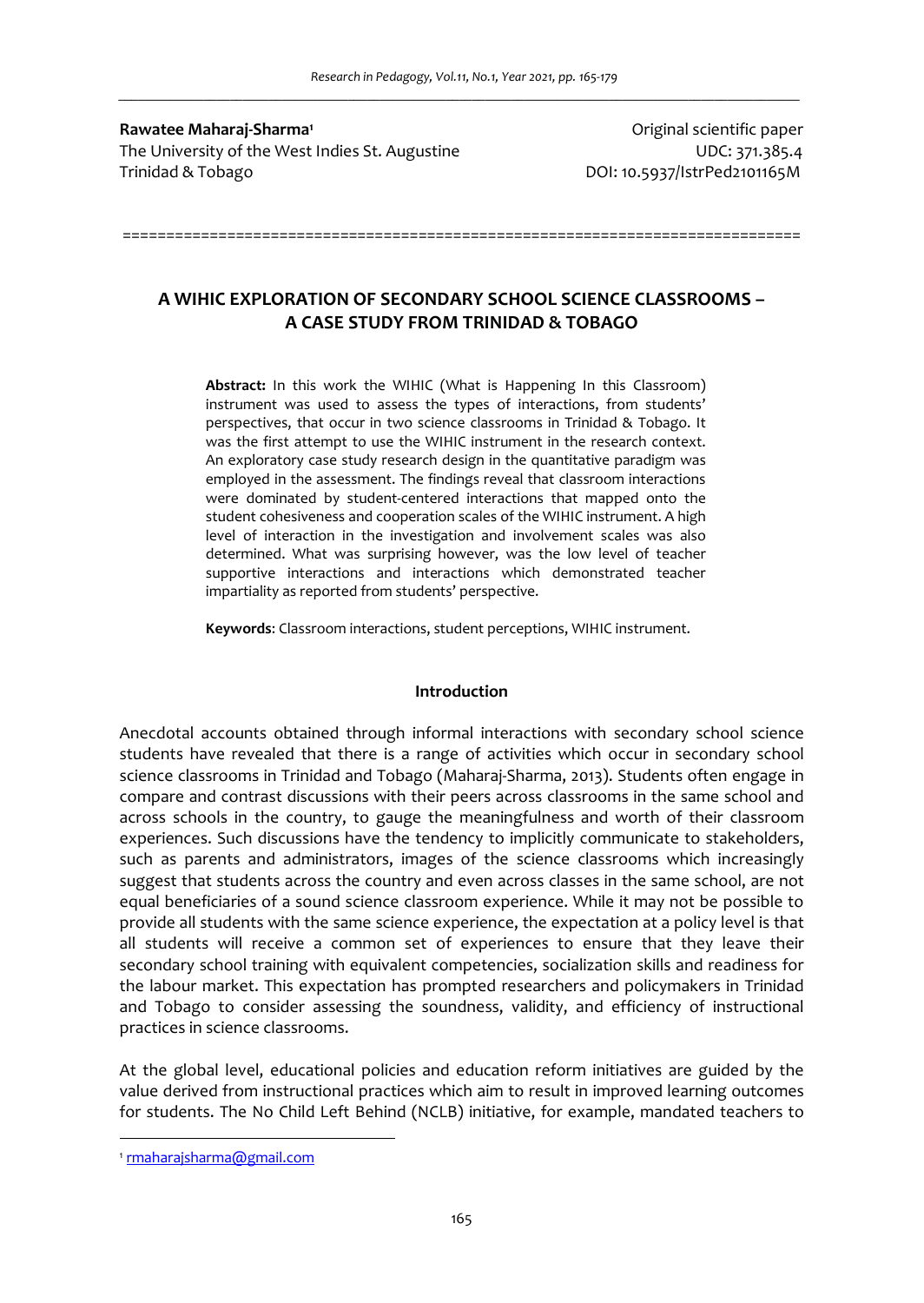adopt specific evidence-based instructional practices in order to improve student achievement (Klein, 2015). This, and other similar reform efforts suggest that a detailed examination of teachers' classroom practices and how these practices are linked to other student characteristics, are key for understanding the extent to which these initiatives are effective (Ball and Rowan, 2004; Blank, Porter and Smithson, 2001; Mayer, 1999).

In science classrooms, implementation of desired high-quality science instruction can be challenging given the range of considerations that must be met. These include adequate infrastructure, uninterrupted supply of scientific resources inclusive of apparatus, models and reagents, and of course professional pedagogically trained teachers. Even while acknowledging the challenge, very little is empirically known about the nature of the instructional practices and the resulting classroom interactions which occur in science classrooms (Green and Joo, 2017). Some studies have attempted to bridge this gap and have used available instruments such as WIHIC, VOST and STEBI to describe the science classroom transaction between students and teachers (Fraser, 1998). These have explored aspects of science classroom instruction in areas such as teacher support, student involvement, levels of hands-on experimentation and cooperation among students (Bleicher, 2004). Despite these and other published works, much is still unknown about the specific nature of the various dimensions of classroom interactions. Even less is known about the link between types of classroom interactions and other student characteristics such as academic achievement, attitudes and behaviour.

In Trinidad and Tobago no such survey has ever been done. Furthermore, in Trinidad and Tobago, there are no stringent and consistent monitoring and evaluation systems to check the levels and nature of classroom interactions, the types of activities teachers facilitate in their classrooms, the kind of support teachers provide for students and the extent to which all students are equal beneficiaries of the classroom transaction. As such, it is impossible to confidently express an opinion on any aspect of classroom interaction and whether these interactions have direct bearing on student outcomes in Trinidad and Tobago. In other words, the research base to support any claims about the value and effectiveness of classroom interactions in Trinidad and Tobago is non-existent. This reality motivated the current work.

This work attempts to explore the nature of classroom interactions which occur during science instruction in Trinidad and Tobago. Being the first of its kind in the research context the science classes of only one school were examined. Several classroom instruction survey instruments were carefully reviewed to determine the best choice of instrument for the research context. The context and the anecdotal accounts which pointed to the need to assess classroom interactions were the primary determining factors used to choose the most appropriate instrument.

Equity of treatment of students as well as task orientation and student cooperation were elements of classroom interactions which were perceived to be weak in the Trinidad and Tobago context and were therefore determined to be worthy of exploration (Maharaj-Sharma, 2013). The VOST and STEBI have been effectively used to assess several aspects of classroom interactions, inclusive of task orientation and equity, but the assessment made through those did not specifically target students' perceptions. While the importance of independent views and perspectives of teachers cannot be underestimated, the inherent subjectivity of students arising from their articulated perspectives was deemed to be more suitable for the current work. Exploration through the eyes of students is an important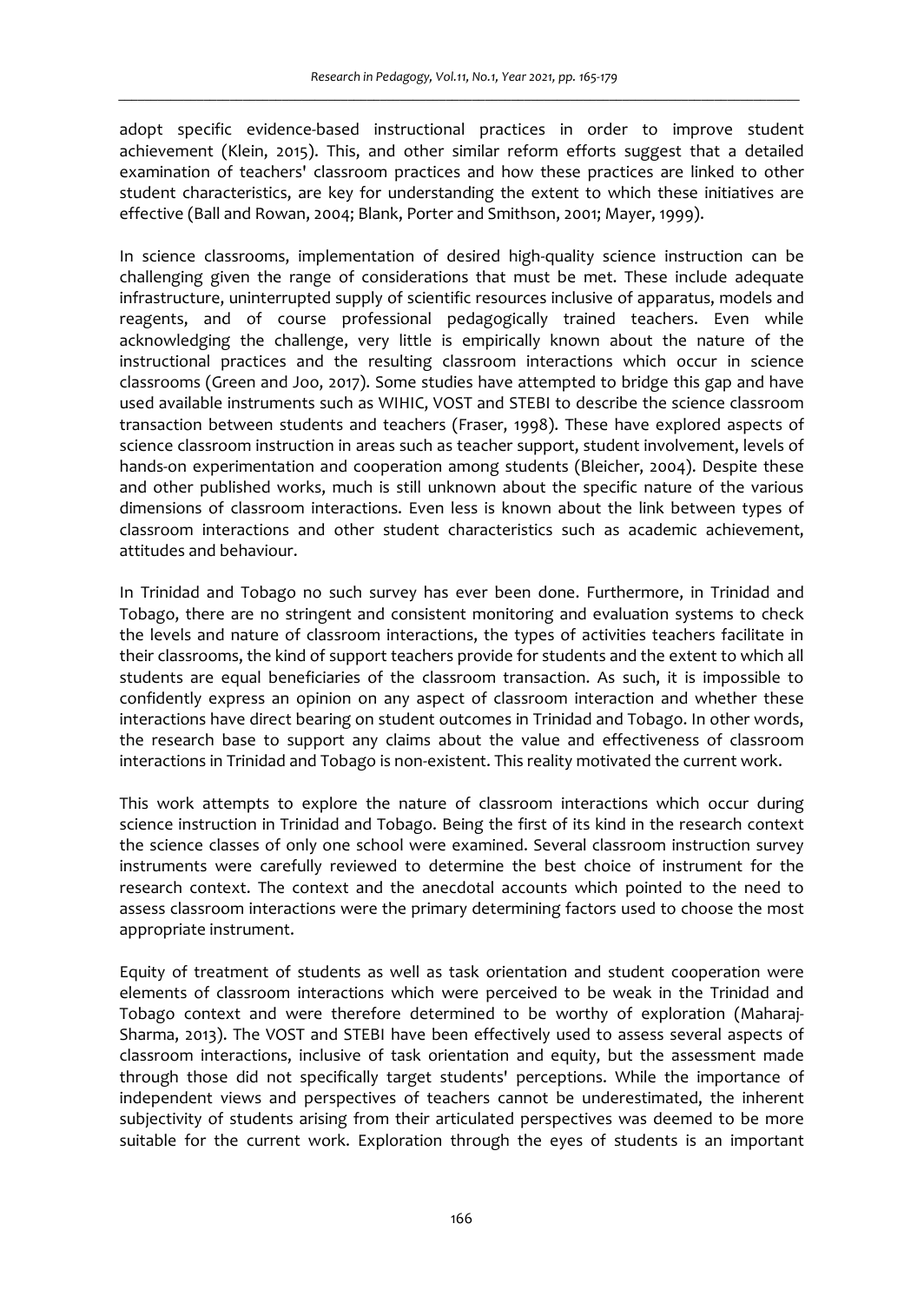element of giving students a voice in the classroom – a construct that is often underestimated in advocative research. Since rigorous exploration of the nature of science classroom interactions was being sought in this work, students were believed to be best placed to offer data of this nature. With those delimitations, the WIHIC instrument, a science-based instrument and one which is crafted from the perspective of students and in first person language, was determined to be the most suitable for the intended purposes. The final version of WIHIC consisting of seven scales and 56 items was used in this work (Aldridge, Fraserand Huang, 1999). Against that background therefore, the following research questions guided to approach adopted in this work:

1. What are students' perceptions of the nature of the interactions which occur in their science classrooms?

2. What are the most and least prevalent types of interactions in the science classrooms, based on the categories in the WIHIC instrument?

This work is significant as it is the first attempt to document the use of the WIHIC instrument to assess the nature of classroom interactions in the research context. This work will therefore not only lay the foundation for subsequent work with the WIHIC instrument but will in fact prompt teachers and educators in Trinidad and Tobago to initiate further research in this area of the nature of classroom interactions. The findings will also add to the existing body of literature on the use of the WIHIC instrument and will emphasize the unique realities associated with developing status jurisdictions.

#### **Literature Framework**

## *The WIHIC Instrument*

The original version of the WIHIC instrument designed in 1996 contained nine scales and 90 items (Fraser, McRobbie and Fisher, 1996). Some years later, Aldridge, Fraser and Huang (1999), used collective sets of statistical analyses and interview data from a cross section of students, localities and subject disciplines, in an exercise which led to a refinement of the original instrument. In the revision process, some scales were condensed, some items were reworded, and some items omitted, thus reducing the instrument to a seven scale, 54 items tool. This revised instrument was subsequently field-tested in Australia and Taiwan with students across 50 classrooms in each context (Aldridge and Fraser, 2000). An Arabic translation of the WIHIC instrument was also field tested across several classrooms in Turkey (Macleod and Fraser, 2010). These tests led to the inclusion of two additional items and the final version of the WIHIC instrument emerged with seven scales and 56 items. Furthermore, the tests which led to the development of the final version of the WIHIC instrument ensured that factorial validity and internal consistency reliability of the instrument were achieved in all instances. This seven-scale, 56 items WIHIC will be used in this work. The seven scales in this final version of the WIHIC instrument are: *Student Cohesiveness*, *Teacher Support*, *Involvement, Investigation, Task Orientation, Cooperation and Equality*. The format used in this work consisted of the prescribed 56 items across the seven scales with a response scale ranging from strongly agree to strongly disagree for each item. This format was most suitable for the exploration of classroom interactions being sought by the research questions in this work.

#### *Research using the WIHIC*

The finalized version of the WIHIC instrument, as well as its various adaptations have been used across all educational levels, from early childhood classrooms to tertiary lecture halls, and in a variety of classrooms including language arts, mathematics and science classrooms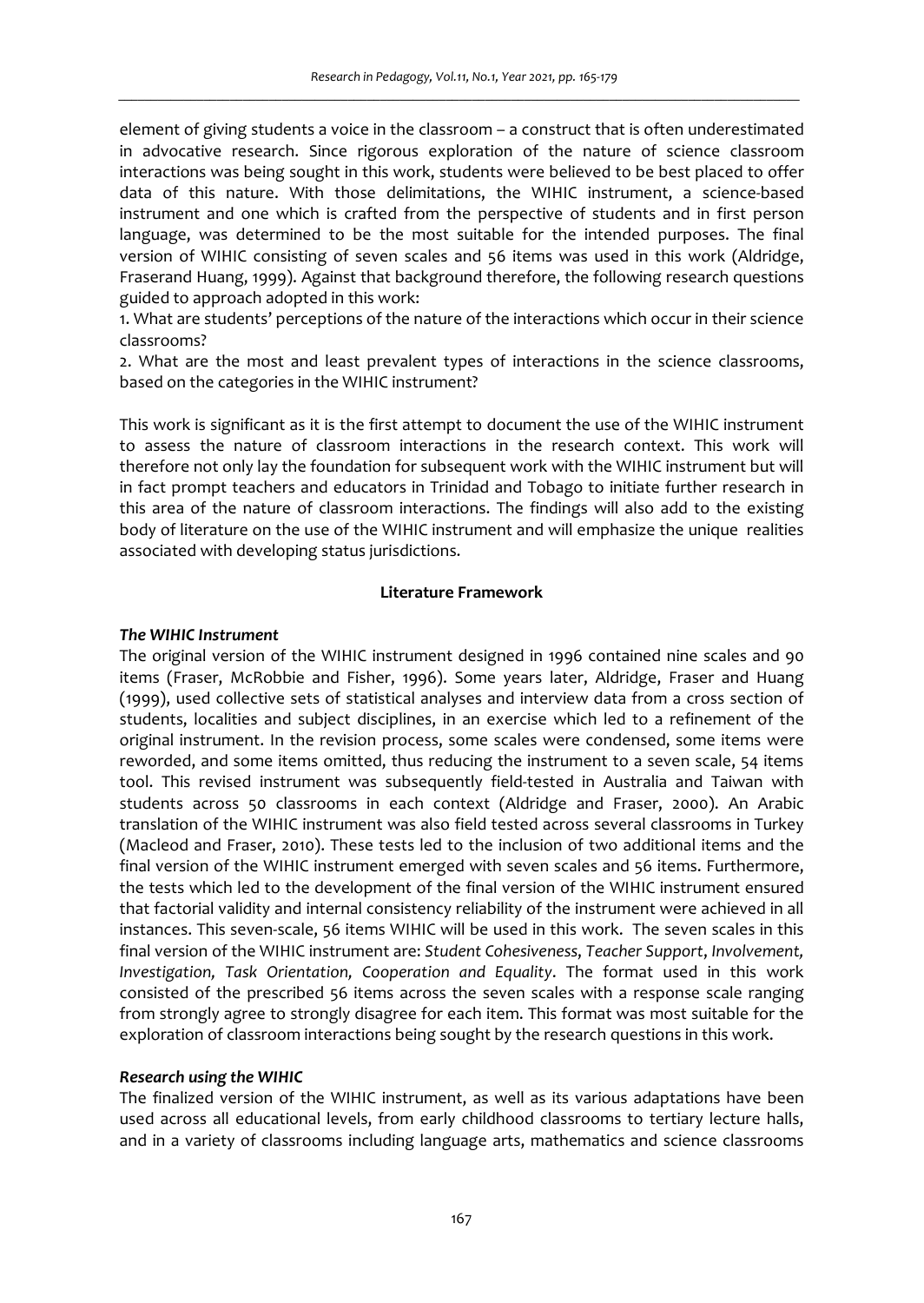(Allen and Fraser, 2007; Dorman, 2003; Martin-Dunlop and Fraser, 2007; Chionh and Fraser, 2009; Wolf and Fraser, 2008; Khoo and Fraser, 2008; Zandvliet and Fraser, 2005). It has also been well-used in several research and geographical contexts to arrive at empirical data about the nature of classroom interactions in many places (Singh and McNeil, 2014).

Most published work emanating from the use of the WIHIC instrument sought to empirically capture the multifaceted nature of classroom interactions with the aim of locating these interactions within a formal framework. Some studies relied heavily on teachers' perceptions while others sought to extract students' interpretations of the nature of their classroom interactions. Only few studies used a combination of teacher and student input to arrive at a determination of the nature of classroom interaction (Tshewang, Chandra and Yeh, 2017). In the current work, students' interpretations will be solicited in attempting to ascertain the nature of classroom interactions which occur in the participating science classrooms.

An adaptation of the WIHIC questionnaire used by Yang (2015) reported findings from a survey of how rural junior secondary school students in the western part of China perceive their mathematics classroom learning environments. The study captured data from 749 Grade 7, 842 Grade 8 and 864 Grade 9 students from 12 coeducational schools and 52 classrooms in three provinces in China. Data were analyzed through factor analysis, descriptive statistics, two-way ANOVA, simple correlation analysis and multiple regression analysis. It was found that while rural junior secondary students generally did not have an overall favorable perception of their mathematics classroom environment, they had positive views about *student cohesiveness and cooperation* among students in most of the classrooms in the survey. In fact, it was revealed that *teacher support* and *equality* were the scales that received the overall lowest ratings.

Interestingly however, in earlier work the WIHIC instrument was successfully validated by Brok, Brekelmans and Wubbels (2006) when it was used to examine what factors influenced the perceptions of 665 students in 26 middle-school science classes in 11 Central Californian schools. In that work, among the factors that emerged as most influential in describing favorable classroom environments were *teacher support*, *investigation, and equality.* It was also noted in Brok, Brekelmans and Wubbels (2006) that *task orientation and involvement* were high in just about 50% of the science classrooms surveyed while *equality* received the lowest overall rating.

In a comprehensive study of 2,310 Grade 10 geography and mathematics students from 75 classes in 38 schools in Singapore, Chionh and Fraser (2009), reported strong factorial validity and reliability for the WIHIC when it was used to survey classroom environment for both subjects. They showed that there were direct associations between student outcomes and the classroom learning environment. Even though interesting differences between the environments of the geography classrooms and the mathematics classrooms were revealed in that work, high overall ratings were obtained for the learning environments of classrooms of both subjects. Students rated *task orientation*, *teacher support* and *student cohesiveness* very high in the geography classrooms while *teacher support* and *involvement* were the most highly rated scales in the mathematics classrooms. *Investigation* was rated the lowest in the classrooms of both subjects.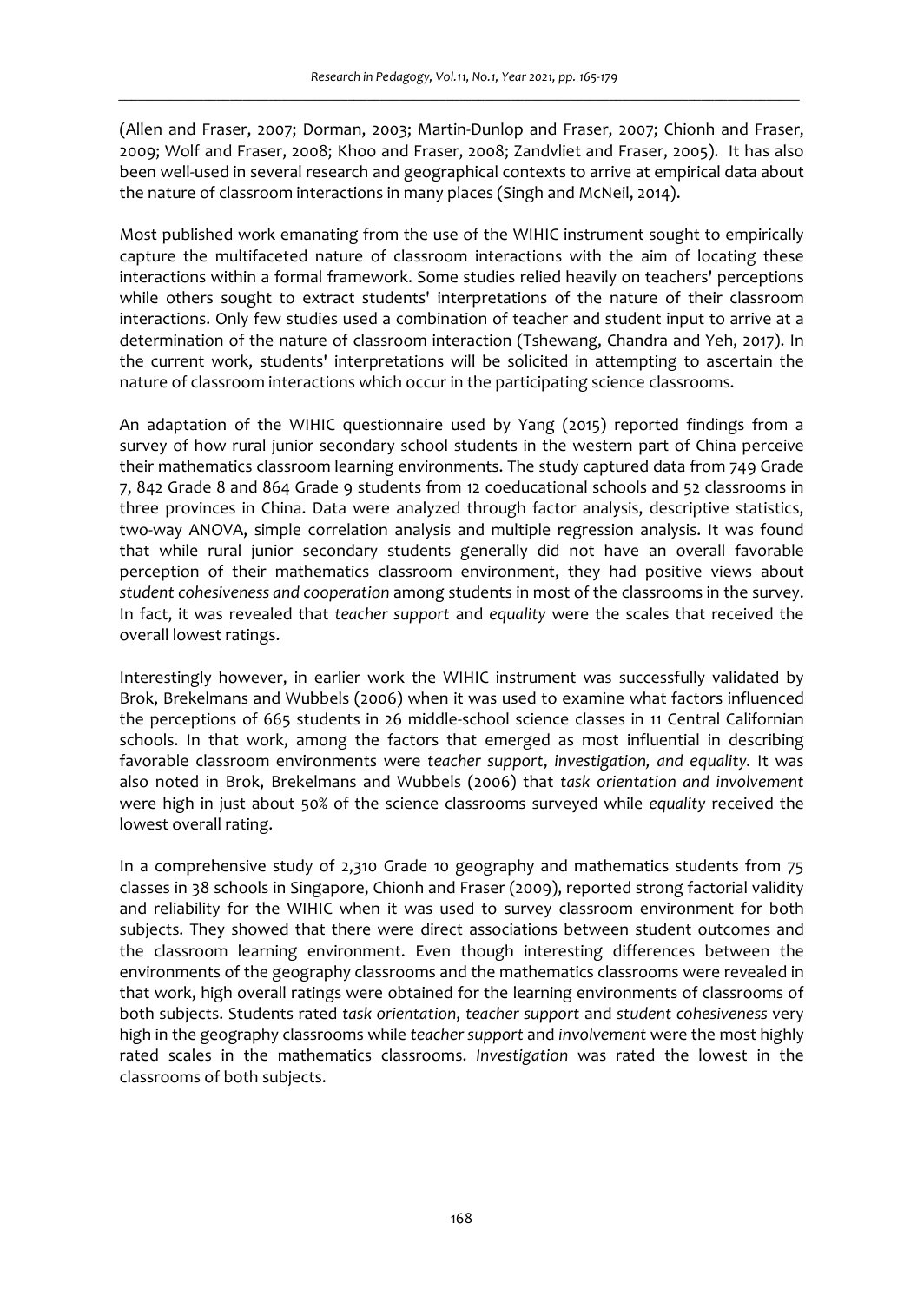## **Methodology**

The WIHIC instrument was the primary data collection instrument used in this work. The scales in the WIHIC instrument, a description of what each scale assesses and a sample item for each scale are presented in Appendix I. The actual version of the WIHIC instrument used in this work is presented in Appendix II.

## *Research Design*

This study adopted an exploratory case study research design in the quantitative paradigm (Creswell, 2014). The case in this instance was a single school. Two science classes from this school participated in the research. It is the first study using the validated WIHIC instrument in the research context. As such the case study design was deemed most suitable. This school was selected because a science teacher from this school read about the WIHIC instrument and wanted to use it to make a general assessment of the types of interactions occurring in her classroom. This teacher approached the researcher with her intentions seeking guidance and collaboration to undertake the research.

Very little formal documentation of what interactions occur in the classrooms (and in this case in science classrooms) in Trinidad & Tobago is available and so, the aim in this work was to gain insights and hence to arrive at a generalized quantitative assessment of the nature of the classroom interactions in a typical science classroom in Trinidad & Tobago. Furthermore, the intent was to make a preliminary determination of what teacher activities and what student activities and experiences constitute the learning transaction which influences the nature of the classroom interactions. It is in that regard therefore, that the approach adopted is described as exploratory (Stebbins, 2001).

# *Participants*

A total of 60 students from two form  $3$  ( $3<sup>rd</sup>$  year secondary school level) classes (30 students per class) in a sub-urban district school in Trinidad participated in this work. The group was purposively selected based on an expressed interest by the group's teacher to the researcher, to formally assess the nature of the interactions in her science classrooms using the WIHIC instrument. This teacher indicated to the researcher that her self- reflection over the period of one year had her concerned about her classroom practice and that she was desirous of understanding more fully the nature and types of classroom interactions that define her classroom practice. Her long-term intention is to use new understandings derived to explore ways to improve her science teaching.

The participating group of students was a gender-mixed one comprising 34 females and 26 males. Their age ranged between 13 - 15 years and the group was of mixed academic ability. These students pursue several subjects at the Form 3 level inclusive of mathematics, language arts, science, and social studies. Each subject is taught by a subject specialist. The WIHIC instrument was used to collect data from interactions occurring in the science classes only, because the science teacher was the one who expressed a desire to undertake this study.

The nature of the study was explained to all students and they were advised that the data emerging from the study will be used only for the purposes of the current work. They were assured that their anonymity would be guaranteed and that they had the right to withdraw from the study at any time if they wanted to.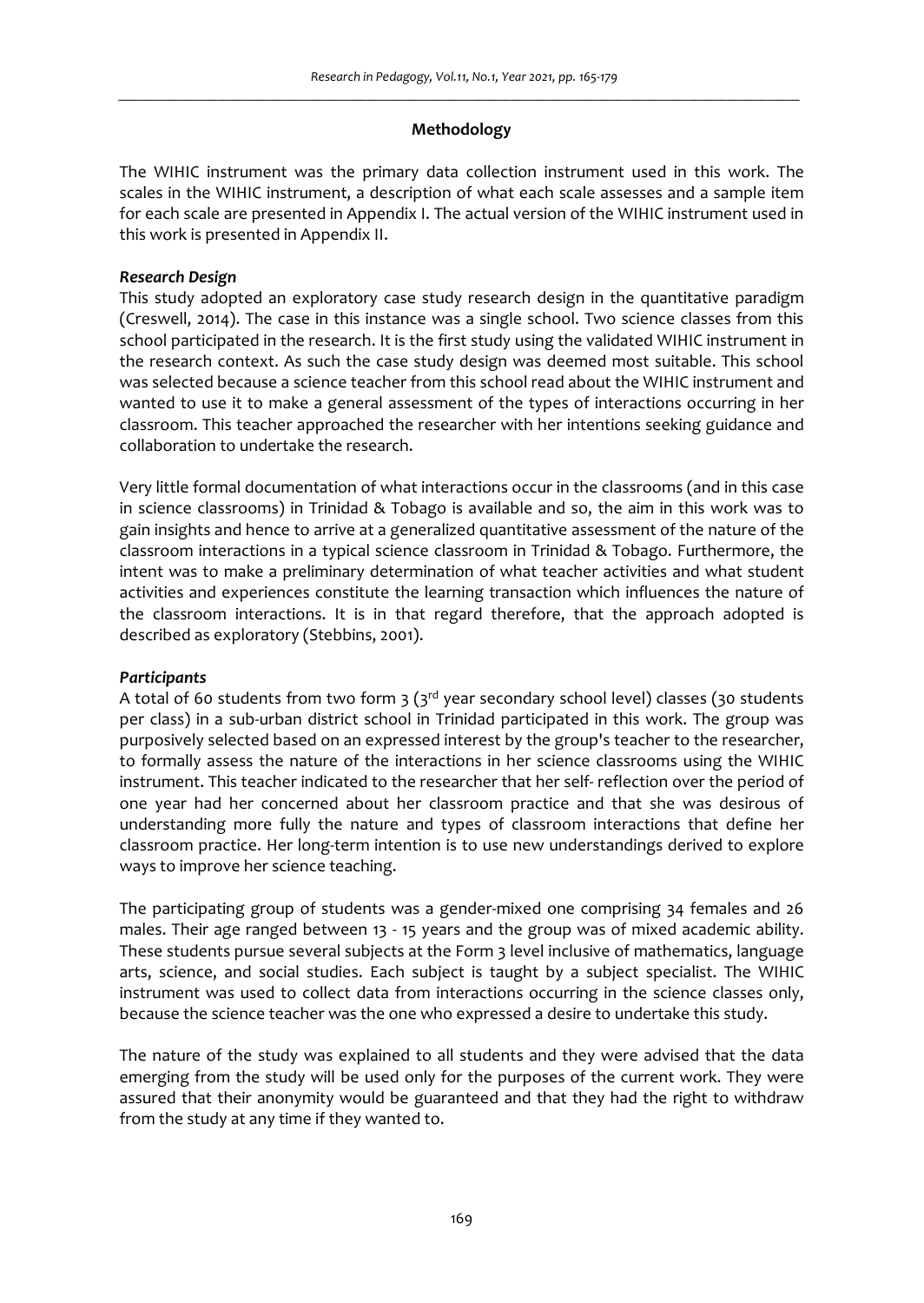### *Treatment*

Prior to the classroom intervention, the WIHIC instrument was sent to the participating teacher for careful study and critique to ensure that the items in each of the seven scales were suitable for the research context in terms of students' relatability to what each item targeted. Minor adaptations in the wording of two items were made to scale down the vocabulary to match students' vocabulary levels. The instrument was piloted with a group of 25 students who did not constitute the research group, but who had similar demographics to the research group. The intention was to ensure that students understood what each item was asking. Students' responses from this 'pilot' group were reviewed and subsequent random interview with half of the group revealed that there was no ambiguity with their interpretation of the items on the WIHIC instrument used in this work.

The study spanned two weeks during which time the class teacher delivered a total of 8 science lessons to both sub-groups. Students were given the WIHIC instrument to complete at the end of each class. They were instructed to complete the questionnaire individually and based on their experiences during the immediately concluded class. Completed questionnaires were collected at the end of each teaching session. No names or other identifying marks were included on the questionnaires and students were advised **not** to write their names on their questionnaire. This was to ensure anonymity of the responses received. A total of 480 completed questionnaires were received from students over the 2-week period. No student withdrew from the study and none of the completed questionnaires were deemed unacceptable for the research purposes.

## *Data Analysis*

The WIHIC instrument consisted of 56 items across seven (7) scales. Each item was rated on a Likert-type scale which was quantified to reflect students' responses in respect of their degree of agreement or disagreement with the statements presented. Each statement had an assigned score ranging from 1 to 5, with *1* representing strongest disagreement and *5*  representing strongest agreement with the statement, so that the closer the mean score was to 5, for a particular statement, the higher was students' agreement with the statement. Some questions were worded in negative form and for those the score was reversed for analysis. This was done to prevent students from developing a stereotyped response set where a pattern developed, such as agreeing (or disagreeing) with all the statements (Babbie, 1998).

A total of 480 completed WIHIC questionnaires were collected from the students. Given that the primary concern in this work was to introduce the WIHIC instrument in the research setting, the data gathered in this inaugural work was analyzed only by descriptive statistical analyses. Determination of only descriptive parameters of mean (x), standard deviation (SD) and coefficient of variance (CV) from the collective responses to items in each of the seven scales in the instrument was made. These were subsequently used to discuss students' perceptions of the nature, extent and type interactions in their science classrooms. No inferential statistical analyses or qualitative assessments of students' perceptions were done in this work. The expectation is that analyses of the latter types will be employed in future work which will pursue deeper explorations of the preliminary findings and insights generated from this work.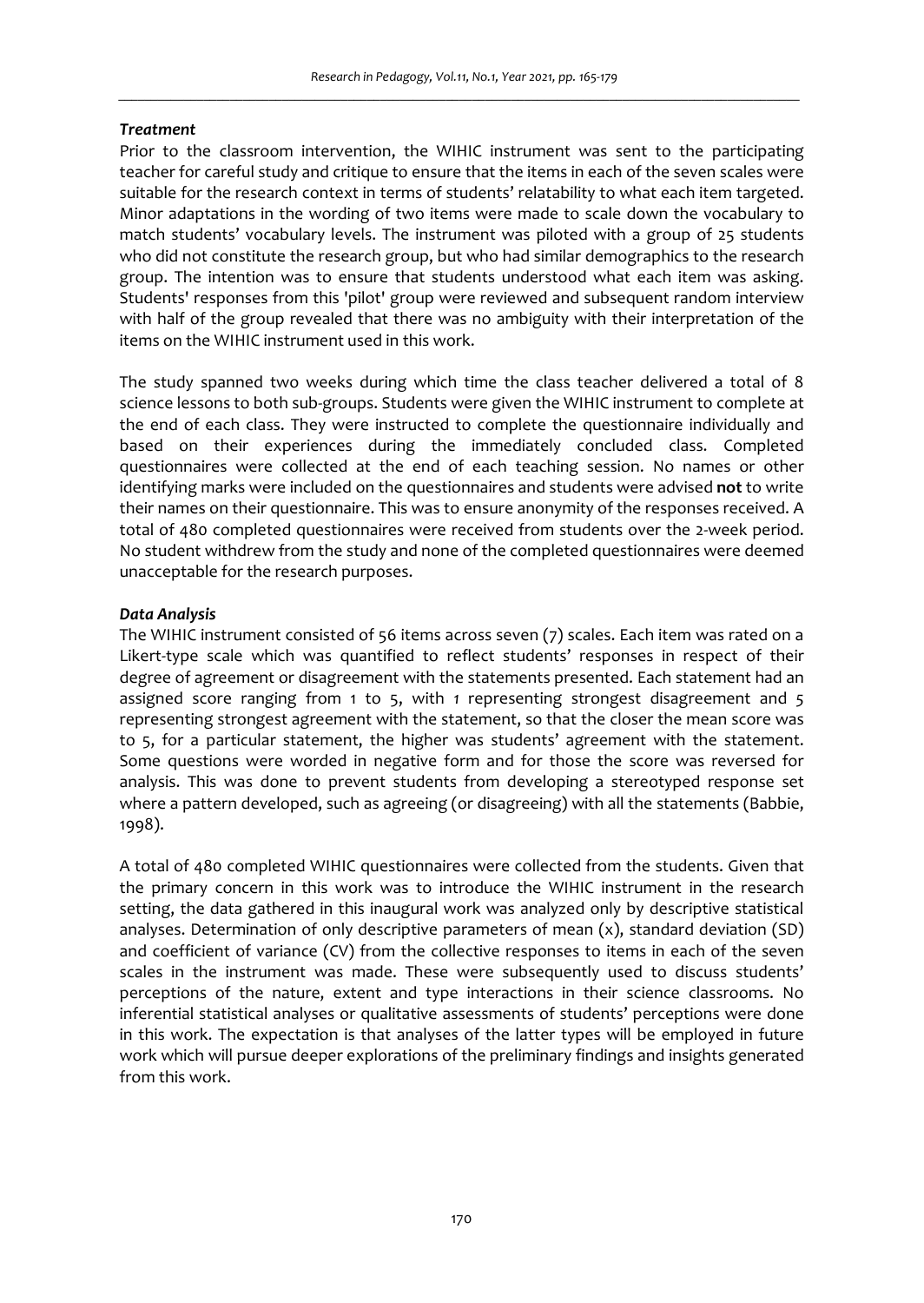### **Findings**

In assessing what is happening in the science classrooms in this work, all 60 students from both classes completed the WIHIC instrument at the end of each lesson. The intent was to explore the nature of classroom interactions as well as the types of activities which facilitate these interactions from the perspective of the students. Ghafarpour and Moinzadeh (2020) have spoken about the use of the WIHIC instrument to characterize classroom activities from the teacher's perspective as well, but in view of the seminal nature of the current work, students' perspectives were deemed more instructive at this time. Furthermore, this work was initiated by the class teacher, who felt that the student's perspective, instead of her own, would provide a more truthful interpretation of the nature and types of classroom interactions.

Students' responses generated from the completed WIHIC instrument were analyzed with the intent of classifying the nature of the interactions occurring in the two science classrooms targeted in this work. Descriptive analyses of their responses revealed that, from the perspective of the students, the interactions among the students in these two science classes were highly *cooperative and cohesive.* The mean score obtained from the collective responses to items in both the *student cohesiveness and the cooperation* scales was greater than 4.00, with the *student cohesiveness* scale scoring a mean of 4.72 – the highest mean score obtained among all seven scales in the WIHIC. What this means is that most students in this work strongly agreed that their classroom interactions were characterized by high levels of *student cohesiveness.* The Standard Deviation (SD) and the coefficient of variance (CV) for *student cohesiveness* were 0.3 and 0.05 respectively while for *cooperation* the corresponding values were 0.02 and 0.05. The low SD values suggest that individual student's perception about the nature of their classroom interactions differed only slightly and the CV values (also notably very low) quantifies this slight difference to be 6% and 5% respectively for the student *cohesiveness and cooperation scales*. While these revelations are new and insightful for the research context it is interesting to note that they are somewhat aligned with those reported by Yang (2015).

In contrast, and based on students' responses, it seems that the classroom interactions were not the kind in which teacher support or teacher input was high. In fact, the *teacher support* scale received the second lowest overall mean (mean =  $1.98$ ; SD =  $0.3$ ) but the second highest coefficient of variance (CV = 0.15) which suggests that even though there was a 15% variation in students' perceptions in this scale, there was overall agreement that their classroom interactions were not characterized by *teacher supportive* interactions.

Also receiving a low mean score (the lowest mean among all 7 scales), despite scoring a relatively high coefficient of variance, was the *equality* scale (mean = 1.72; SD= 0.3; CV = 0.17). Items in the *equality* scale described in a general sense, teacher-student interactions in which students were asked to rank their feelings of being treated the same as their peers in terms of teacher praise, encouragement and opportunity to participate in class discussions. It appeared, from the students' responses to items in this scale, and reflected in the overall mean and standard deviation for this scale, that in these science classes the majority of students felt that the teacher-student interactions did not equally facilitate all students in the group. Responses to certain specific items in the *equality* scale suggest that only a few students benefitted from the attentiveness of the class teacher. This feeling of inequity of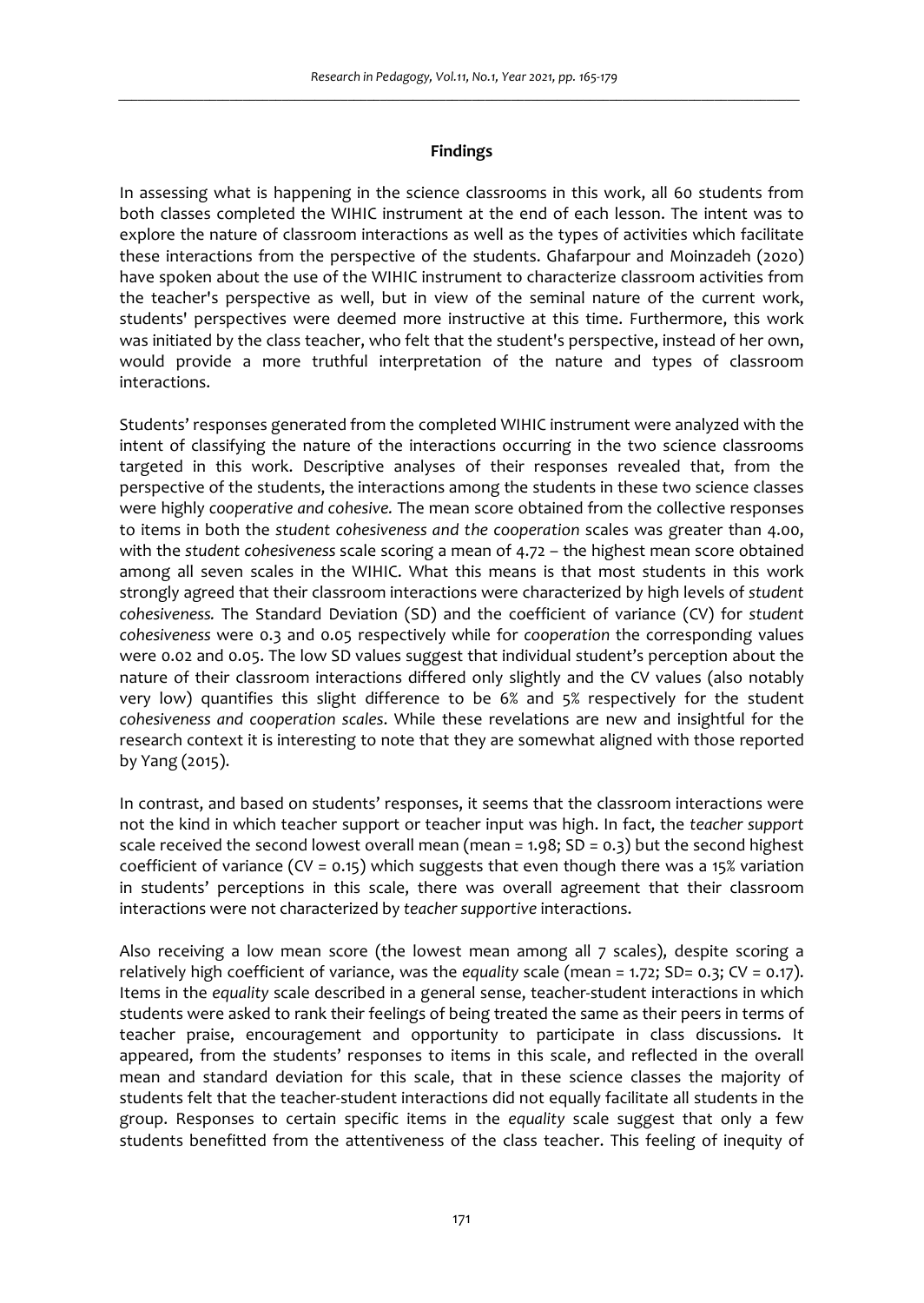treatment from the teacher which seem to have been experienced by a majority of the students may be linked to responses provided in the *teacher support* scale and may account for the similarly low mean (and similarly high coefficient of variance) obtained for that scale as well. In particular, items in the *teacher support* scale which described interactions such as the teacher "helping students … with work" and the teacher "taking an interest in" and "talking with" the students were each ranked "strongly disagree" by more than 60% of the respondents. A comparable percentage of students (64%) ranked items in the *equality* scale which described interactions such as "teacher provided encouragement" and "teacher gave praise" as "strongly disagreeable". Again, these findings align to some extent with those reported by Yang (2015) and also with those reported by Brok, Brekelmans and Wubbels (2006) but they contrast the findings of Chionh and Fraser (2009), particularly in the *teacher support* scale. It would be interesting explore the reasons for the difference in the latter case, perhaps with focus on possible differences in contextual and cultural circumstances.

Interactions which students perceived as the kind which promoted engagement; hands-on or otherwise; as well as those interactions students perceived as organizational were similarly ranked. This was concluded based on the similar mean values obtained for the scales of *involvement, investigation, and task orientation.* Not only were the mean scores close in value, but they were relatively high (> 3.15 in all cases) which suggest that students perceived their classroom interactions to be engaging, participatory and generally well-organized (in terms of getting assigned tasks completed in a timely manner). Coefficient of variances for these scales were all relatively high when compared to that for *student cohesiveness and cooperation,* but they were within a very narrow range of values (0.09 – 0.13). It seems therefore that while the students gave a collective high ranking to their student-student classroom interactions, as determined from their responses to items in these three scales, not all students ranked these scales in the same way. In fact, there was a  $9 - 13\%$  variation in students' scoring of items in these scales.

The equal and relatively high mean value  $(x = 3.18)$  obtained for the *investigation* (SD = 0.4) and *involvement* (SD = 0.3) scales, may be associated with agreeable/highly agreeable responses given to the experimental, practical, and hands-on activities described by items in these two scales. It is quite possible that students may have interpreted the items which described activities of this kind to be ones that will provide opportunity for them to engage in active science tasks and activities and this interpretation may therefore account for the high mean values obtained for both scales. This associative inference between interactions described in items in the *investigation and the involvement* scales is supported by the strongly agree rating given by more than 50% of the students to several items which span both scales and which described interactions which provided opportunity for students to share ideas and to learn by doing experiments. In particular, the following items were unanimously rated as highly agreeable types of interactions in the classrooms:

- I did experiments to test my ideas in this science class (*investigation)*
- I did experiments to answer questions coming from discussion (*investigation*)
- I did experiments to answer questions that puzzled me *(investigation*)
- I talked about ideas in this science class (*involvement)*
- I talk about my ideas with other students in this class (*involvement*)

Table 1 presents a snapshot of students' ranking of their perceptions of the nature of the classroom interactions across each of the seven (7) scales of the WIHIC instrument. The mean scores (x), standard deviations, SD, and respective Coefficient of Variances (CV) values are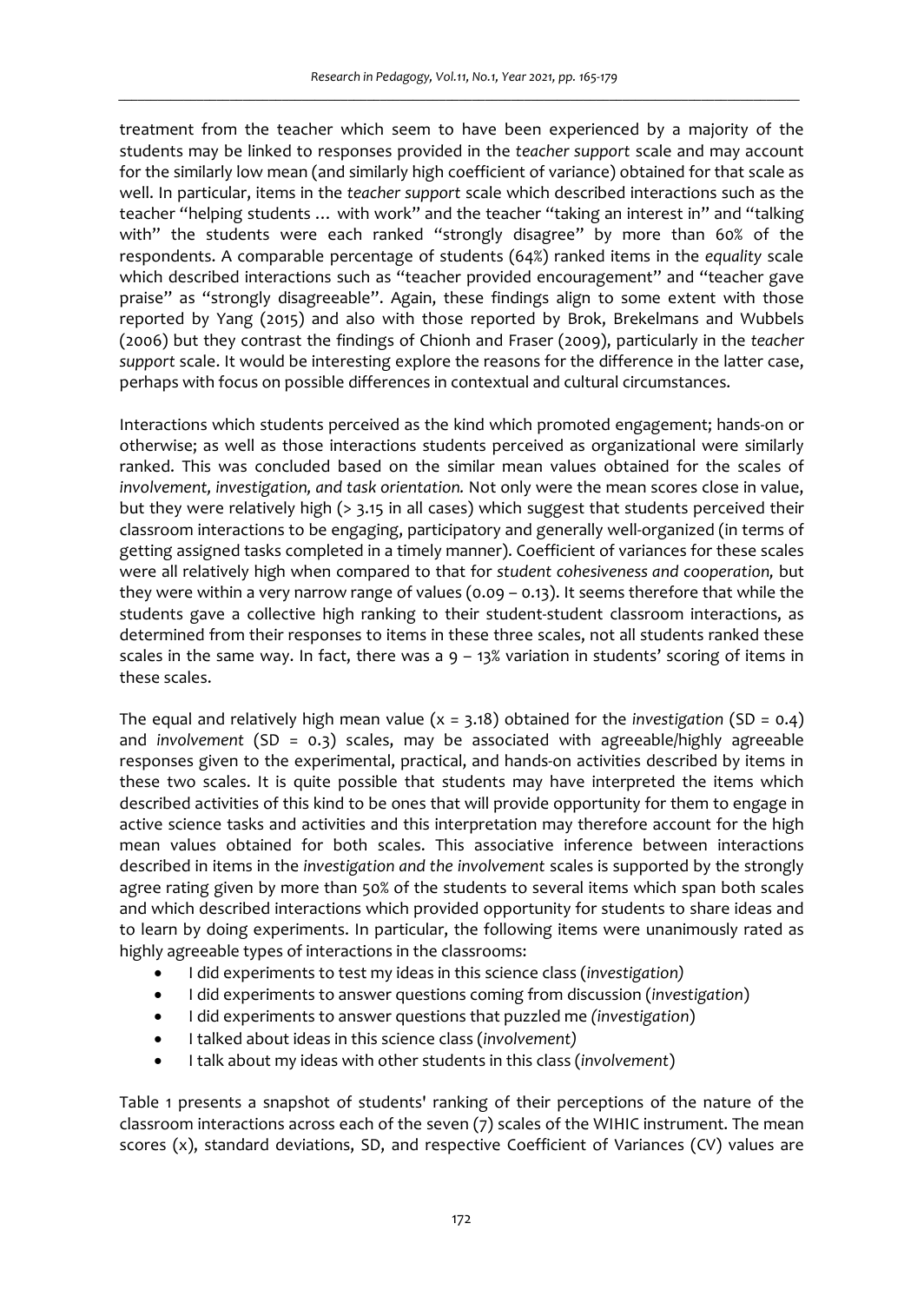shown. The two scales with the highest ratings are highlighted in **bold** type and the two scales with the lowest ratings are *italicized*.

| Scale                       | Mean $(x)$ | SD  | CV      |
|-----------------------------|------------|-----|---------|
| <b>Student Cohesiveness</b> | 4.76       | 0.3 | 0.06    |
| Teacher Support             | 1.98       | 0.3 | 0.15    |
| Involvement                 | 3.18       | 0.3 | 0.09    |
| Investigation               | 3.18       | 0.4 | 0.13    |
| <b>Task Orientation</b>     | 3.22       | 0.4 | 0.12    |
| Cooperation                 | 4.22       | 0.2 | 0.05    |
| Equality                    | 1.72       | 0.3 | $0.17*$ |

**Table 1: Perceptions of classroom activities (n=60)**

Closer examination of students' responses to specific items across the various scales of the WIHIC instrument indicate that students seem to have very little difficulties working together to get assigned tasks completed on time and that they work responsibly and amicably. Activities and interactions which surveyed students' efforts in the division of labor and an obligation to overall group success were also ranked very high. This was concluded from the highly agreeable responses provided for items such as "I worked well with other students" and "I did as much as I set out to do in this science class."

On the other hand, specific item responses revealed that students did not view their teacher's role in the teaching and learning transaction to be supportive and impartial. Interactions that would normally show teacher's knowledge of students, in terms of their challenges and learning needs, were seemingly almost absent in these classrooms. This summation was arrived at based on the fact that more than 80% of the students responded either 'disagree' or 'strongly disagree' to the item 'the teacher knew my problems in this class' in the *teacher support* scale. In addition, in respect of students' perceptions of teacher impartiality, 84% of the students responded, 'strongly disagree' to the item "I was treated the same as other students in this science class."

In summarizing therefore, in respect of research question 1, which sought to assess students' perceptions of the nature of the interactions which occur in their science classrooms, the following can be said:

- Interactions are generally cohesive and cooperative among students in these two science classes
- There is a high degree of collegiality, friendliness, and collaboration among students
- Students are supportive of each other and helpful towards each other
- Teacher supportive interactions are minimal and unequally directed

In respect of research question 2 – What are the most and least prevalent types of interactions in the science classrooms, based on the categories in the WIHIC instrument, the following can be said:

- Interactions which rest in the domain of the students are most prevalent
	- o Student cohesiveness and cooperative types of interactions as described by the WIHIC instrument dominated the classrooms surveyed in this work.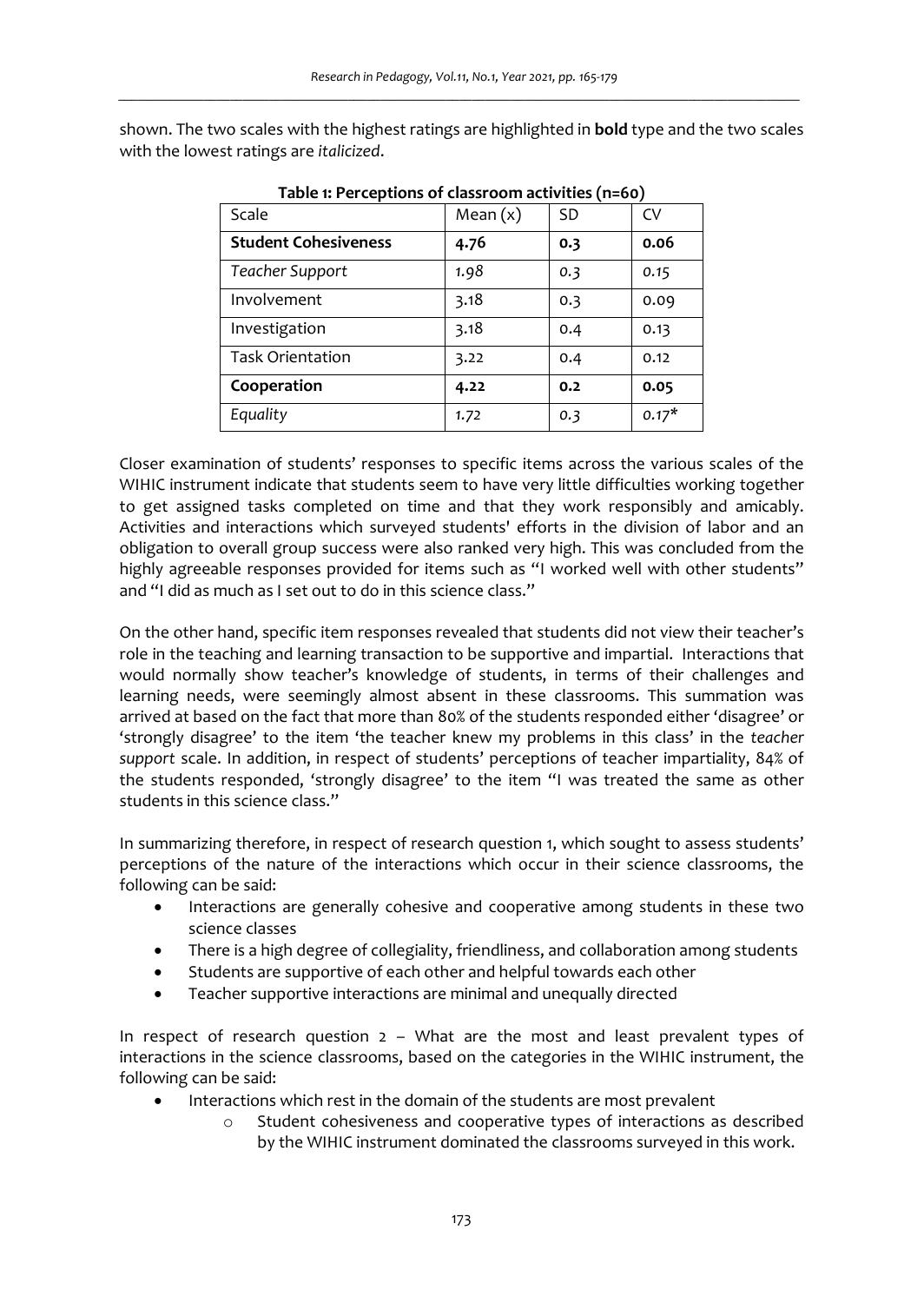- o Participatory and engaging types of interactions as described by the investigation and involvement scales in the WIHIC instrument were the second most prevalent types of interactions in the classrooms surveyed in this work.
- Interactions which rest in the domain of the teacher are least prevalent
	- o Teacher supportive types of interactions were very low in the classes surveyed but the least prevalent type of interactions was those which promoted equitable treatment of students by the class teacher.
- *Corporation* (among students) and *student cohesiveness* seem to be associative in respect of agreeability while *teacher support* and *equality* (of treatment of students) seem to be associative in respect of disagreeability.

# **Concluding Remarks**

In this work the WIHIC instrument was used to gain insights into the nature and types of interactions that occurred in two science classrooms in Trinidad &Tobago. It is a small-scale study, and it is first of its kind in the research context. The intent in the first instance was to introduce the WIHIC instrument in the research context and secondly to initiate empirical research by way of assessing the nature of classroom interactions in Trinidad & Tobago using the instrument. While the findings arising from this small-scale assessment cannot be generalized, they are interesting as they seem to suggest that the nature of classroom interactions is determined largely by student activities and actions. Interactions which demonstrated teacher support and impartiality are least prevalent.

These findings are instructive and point to the role of the teacher and that of students. Questions about how responsive teachers are and what efforts teachers make, beyond providing tasks for students, arise. Best practice literature suggests that teachers are more than just transmitters of knowledge and facilitators. In fact, Maharaj-Sharma (2013), discussed the multifaceted role of the teacher and suggested that a primary role is creating a comfortable and interactive learning environment which promotes student collaboration in a teacher supportive environment. Very important too is the need for all students to feel equally valued and appreciated by the teacher as far possible. These findings highlight the existence of an obvious gap in teacher support that may not be unique to the science classes surveyed in this work – a presumption that is worthy of further investigation.

The learnings emanating from this work point to the need for greater teacher awareness in the facilitation of classroom interactions during the teaching and learning transaction. Perhaps it will be useful for teachers who find themselves in contexts with high levels of positive student interactions (such as the types described in this work) to utilize these to promote rich and meaningful classroom discourse rather than ignore the inherent potential of such types of interactions. In case of the specific teacher in this work, and perhaps for other teachers as well, the findings are very instructive. They suggest that even if students are prepared and can take autonomy for their learning, the role of teacher remains critical. Students need their teachers to show explicit support for their efforts and teachers who are prepared to interact with them openly, fairly, and non-discriminatory. This work alerts teachers to the importance of self-reflection and its implications on their everyday practice.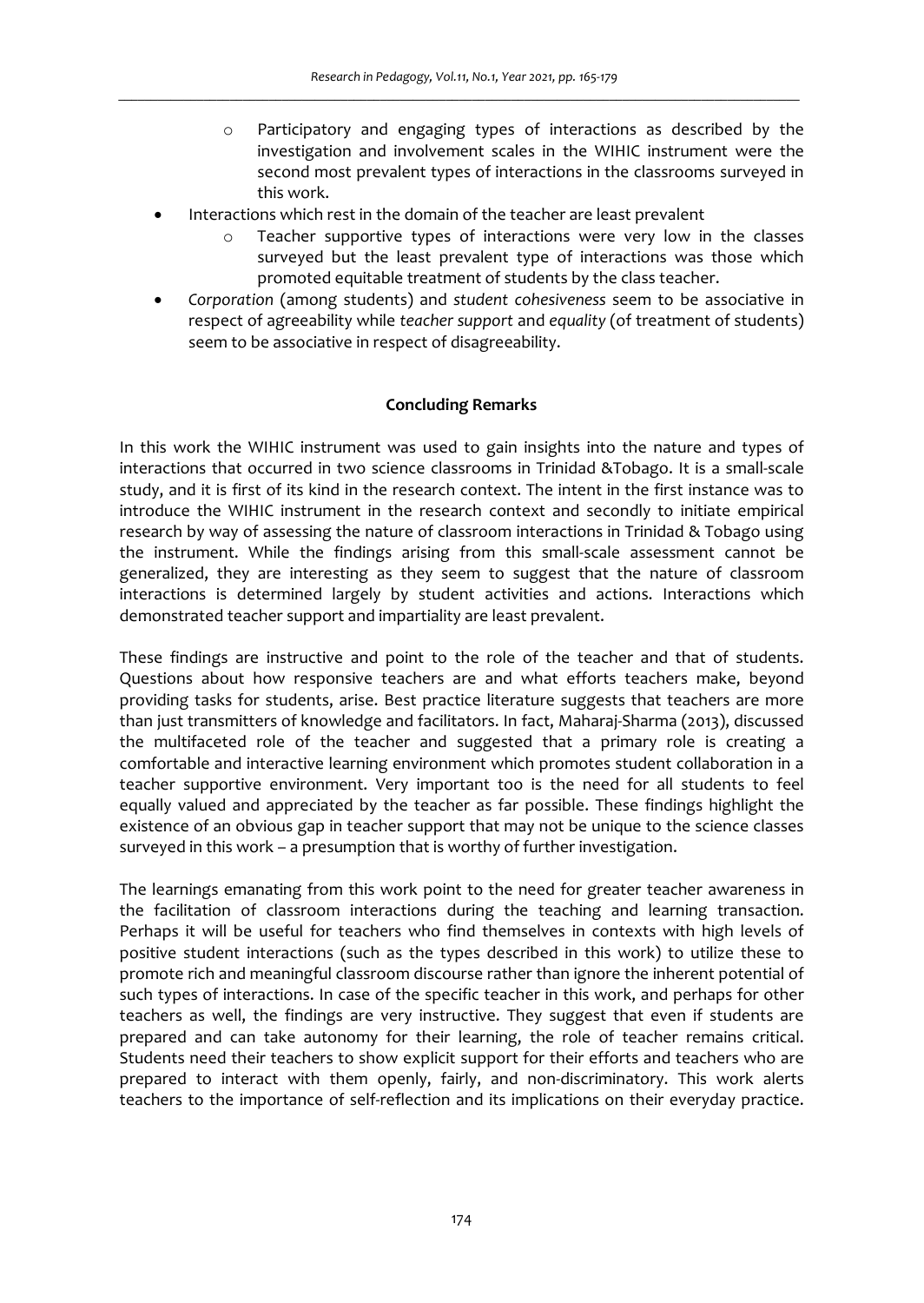#### **References**

- Aldridge, J., Fraser, B. & Huang, T. (1999). Investigating classroom environments in Taiwan and Australia with multiple research methods. *The Journal of Educational Research*, 93, 48–62.
- Aldridge, J. & Fraser, B. (2000). A Cross-cultural Study of Classroom Learning Environments in Australia and Taiwan. *Learning Environments Research*, 3: 101-134.
- Allen, D. & Fraser, B. J. (2007). Parent and student perceptions of classroom learning environment and its association with student outcomes. *Learning Environments Research*, 10, 67–82.
- Ball, D.L. & Rowan, B. (2004). Introduction: Measuring instruction. *Elementary School Journal*, 105(1): 3-10.
- Babbie, E.R. (1998). *The practice of social research*. Belmont, CA: Wadsworth Publishing.
- Blank, R.K., Porter, A. &Smithson, J. (2001)*. New tools for analyzing teaching, curriculum and standards in mathematics and science.* Washington, DC: CCSSO.
- Bleicher, R.E. (2004). Revisiting the STEBI-B: Measuring self-efficacy in preservice elementary teachers. *School Science and Mathematics,* 104(8), 383-391.
- Brok, P-d, Brekelmans, M. & Wubbels, T. (2006). Multilevel issues in research using students' perceptions of learning environments: The case of the Questionnaire on Teacher Interaction. *Learning Environments Research*, 9: 199-213.
- Chionh, Y.H. & Fraser, B.J. (1998). Validation of the 'What Is Happening In This Class' questionnaire. Paper presented at the annual meeting of the National Association for Research in Science Teaching, San Diego, CA.
- Chionh, Y. H. & Fraser, B. J. (2009). Classroom environment, achievement, attitudes and selfesteem in geography and mathematics in Singapore. *Research in Geographical and Environmental Education,* 18, 29–44.
- Creswell, J.W. (2014). *Research design: Qualitative, quantitative and mixed methods approaches*. London: Sage.
- Dorman, J. (2003). Cross-national validation of the What Is Happening In this Class? (WIHIC) questionnaire using confirmatory factor analysis. Learning Environments Research: *An International Journal* 6(3): 231–245.
- Fraser, B.J. (1998). Classroom environment instruments: Development, validity, and applications. *Learning Environments Research,* 1: 7-34.
- Fraser, B., Fisher, D. & McRobbie, C. (1996). Development, validation, and use of personal and class forms of a new classroom environment instrument. Paper presented at the annual meeting of the American Educational Research Association, New York.
- Ghafarpour, H. & Moinzadeh, A. (2020). A dynamic systems analysis of classrooms: teacher experience and student motivation. *Learning Environments Research*, 23(1), 101-116.
- Green J. L. & Joo J. (2017). Classroom Interaction, Situated Learning. In: Wortham S., Kim D., May S. (eds) Discourse and Education. Encyclopedia of Language and Education (3rd ed.). Springer, Cham. https://doi.org/10.1007/978-3-319-02243-7\_1
- Khoo, H. S. & Fraser, B. J. (2008). Using classroom psychosocial environment in the evaluation of adult computer application courses in Singapore. *Technology, Pedagogy & Education*, 17, 67–81.
- Klein, A. (2015, April 10). *No Child Left Behind: An Overview. Education Week.* Retrieved October, 13th 2020 from https://www.edweek.org/ew/section/multimedia/no-childleft-behind-overview-definition-summary.html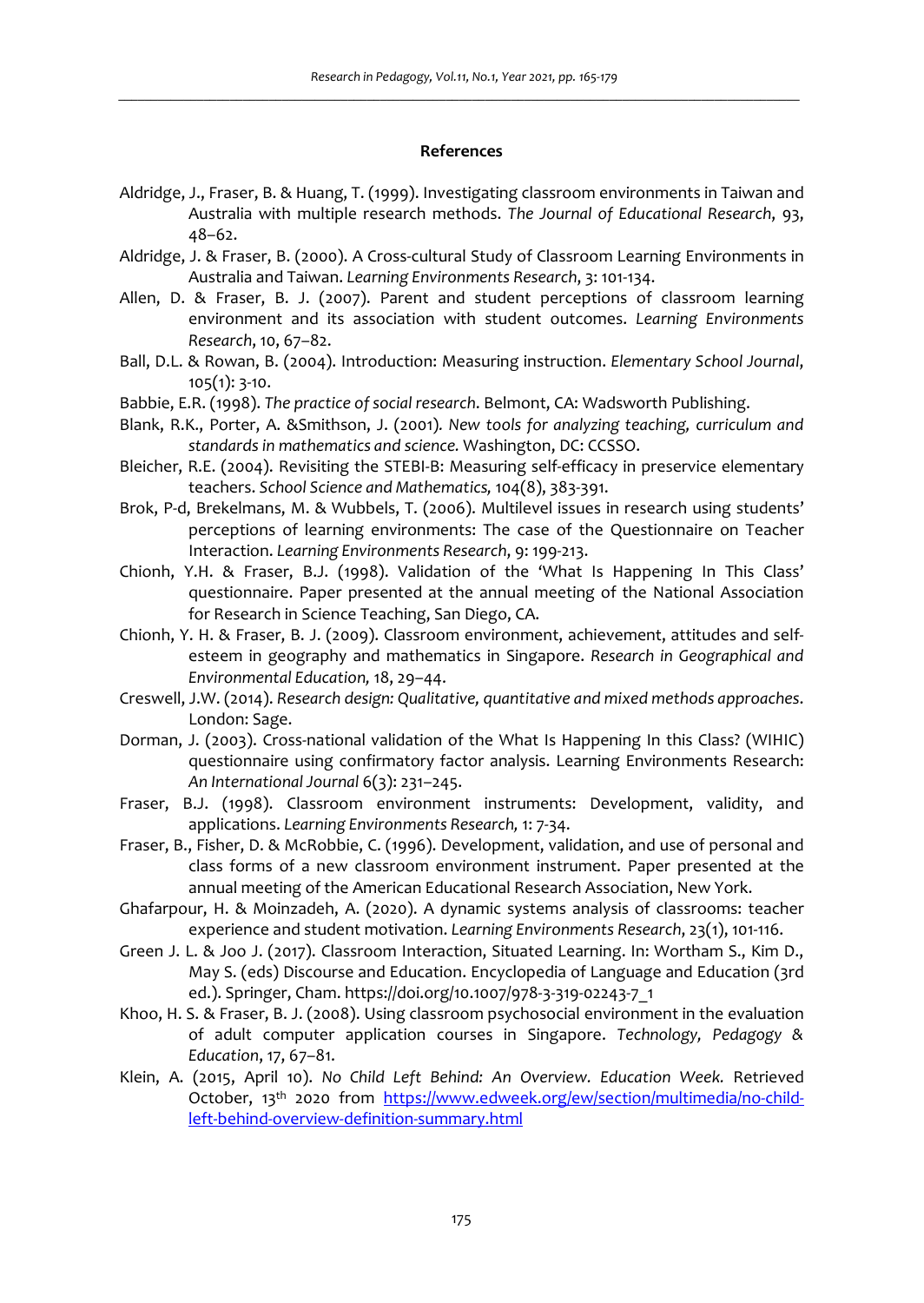- MacLeod, C. & Fraser, B. J. (2010). Development, validation, and application of a modified Arabic translation of the What Is Happening In this Class? (WIHIC) questionnaire. *Learning Environments Research*, 13, 105–125.
- Maharaj-Sharma, R. (2013). What do students want in their science teachers and their science lessons? *Caribbean Curriculum*, 20, 101-113.
- Martin-Dunlop, C.S. & Fraser, B.J. (2007); Learning Environment and Attitudes Associated with an Innovative Science Course Designed for Prospective Elementary Teachers*. International Journal of Science and Mathematics Education,* 6(1):163-190.
- Mayer, R.E. (1999). Multimedia aids to problem-solving transfer. *International Journal of Educational Research*, 31(7): 611-623.
- Singh, M. & McNeil, J. T. (2014). Do learning environments differ across subjects and nations: Case studies in Hawaii and Singapore using the WIHIC questionnaire. *Learning Environments Research* 17, 173-189.
- Stebbins, R.A. (2001). *Exploratory research in social sciences.* London, UK: Sage.
- Tshewang, R., Chandra, V. & Yeh, A. (2017). Students' and teachers' perceptions of classroom learning environment in Bhutanese eighth-grade mathematics classes. *Learning Environments Research,* 20, 269-288.
- Wolf, S. J. & Fraser, B. J. (2008). Learning environment, attitudes and achievement among middle-school science students using inquiry-based laboratory activities. *Research in Science Education*, 38, 321–341.
- Yang, X. (2015). Rural junior secondary school students' perceptions of classroom learning environments and their attitude and achievement in mathematics in West China. *Learning Environment Research* 18, 249–266.
- Zandvliet, D. B.& Fraser, B. J. (2005). Physical and psychosocial environments associated with networked classrooms. Learning Environments Research: *An International Journal*, 8,  $1 - 17.$

#### *Biographical Notes:*

**Rawatee Maharaj-Sharma** is a Senior Lecturer in Science Education (Physics) at the School of Education, UWI, St. Augustine Trinidad & Tobago. Dr. Sharma is also the current Deputy Dean of Planning & Programming at the Faculty of Humanities and Education. She has been the Coordinator of the Bachelor of Education Programme for the past nine years. She previously lectured at York University, Canada (5 years), in Physics and Astronomy. Her research interests include novel approaches in science education, science students' voices and students' conceptions and misconceptions in science.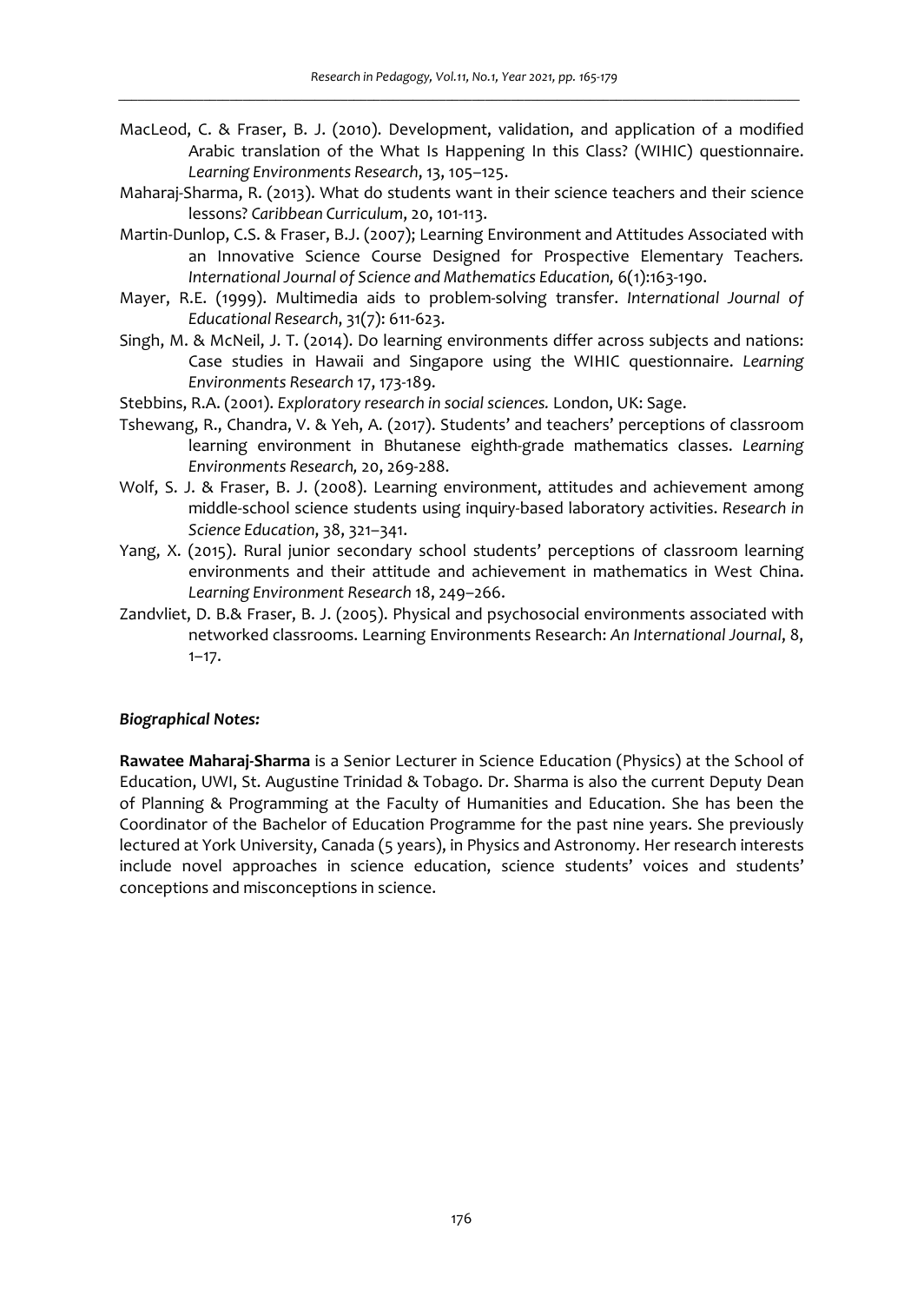# *Appendix I*

| <b>Scale</b>            | Description                                                                                                                                                              | Sample item                                                            |
|-------------------------|--------------------------------------------------------------------------------------------------------------------------------------------------------------------------|------------------------------------------------------------------------|
| Student<br>cohesiveness | Extent to which students know and are friendly to<br>each other                                                                                                          | I am friendly with other students in my<br>science class               |
| Teacher<br>support      | Extent to which the teacher helps, befriends,<br>trusts and is interested in students                                                                                    | My science teacher goes out of her<br>way to help me in class          |
| Involvement             | Extent to which students have attentive interest, I I talk about ideas in my science class<br>participate in discussions, and explain their<br>solutions                 |                                                                        |
| Investigation           | Extent to which skills and processes of inquiry are<br>used in class                                                                                                     | I do experiments to test my ideas in<br>my science class               |
| Task<br>orientation     | Extent to which it is important to complete Getting a certain amount of work done<br>activities planned and to stay on the subject in class is important to me<br>matter |                                                                        |
| Cooperation             | Extent to which students cooperate rather than<br>compete with one another on learning tasks                                                                             | I cooperate with other students when<br>doing science class activities |
| Equality                | Extent to which students are treated equally by<br>the teacher                                                                                                           | I can talk the same amount as other<br>students in my science class    |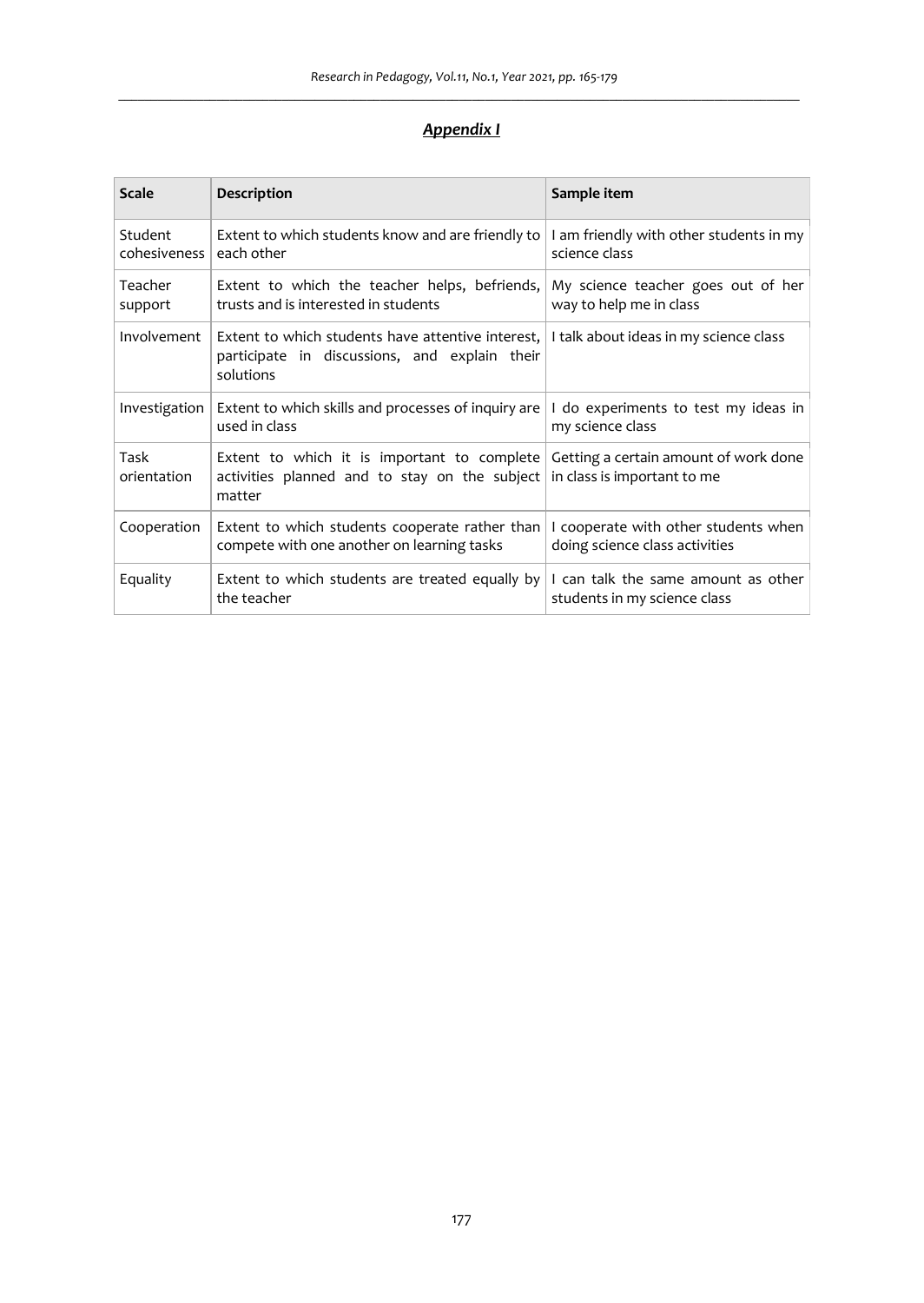|               | друсних н                                                         |    |   |   |   |    |
|---------------|-------------------------------------------------------------------|----|---|---|---|----|
| Scale         | Item                                                              | SA | Α | N | D | SD |
| Student       | 1. I am friends with other students in this science class.        |    |   |   |   |    |
| Cohesiveness  | 2. I know other students in this science class.                   |    |   |   |   |    |
|               | 3. I am friendly to other students in this science class.         |    |   |   |   |    |
|               | 4. My classmates are my friends in this science class.            |    |   |   |   |    |
|               | 5. I worked well with my peers                                    |    |   |   |   |    |
|               | 6. I helped my peers who were having trouble with their work.     |    |   |   |   |    |
|               | 7. I felt liked by my classmates in this science class.           |    |   |   |   |    |
|               | 8. I did not get help from my peers in this science class.        |    |   |   |   |    |
| Teacher       | 9. My teacher took an interest in me in this science class.       |    |   |   |   |    |
| Support       | 10. My teacher helped me in this science class.                   |    |   |   |   |    |
|               | 11. My teacher knew my feelings in this science class.            |    |   |   |   |    |
|               | 12. My teacher helped me when I had trouble with the work in      |    |   |   |   |    |
|               | this science class.                                               |    |   |   |   |    |
|               | 13. My teacher did not talk with me in this science class.        |    |   |   |   |    |
|               | 14. My teacher knew my problems in this science class.            |    |   |   |   |    |
|               | 15. My teacher moved about the class to talk with me in this      |    |   |   |   |    |
|               | science class                                                     |    |   |   |   |    |
|               | 16. My teacher's questions helped me to learn in this science     |    |   |   |   |    |
|               | class.                                                            |    |   |   |   |    |
| Investigation | 17. I did experiments to test my ideas in this science class.     |    |   |   |   |    |
|               | 18. I was asked to think about the evidence for statements        |    |   |   |   |    |
|               | made in class                                                     |    |   |   |   |    |
|               | 19. I did experiments to answer questions coming from             |    |   |   |   |    |
|               | discussions.                                                      |    |   |   |   |    |
|               | 20. I explained experimental procedures, diagrams and graphs      |    |   |   |   |    |
|               | to my classmates                                                  |    |   |   |   |    |
|               | 21. I did experiments to answer questions that puzzled me.        |    |   |   |   |    |
|               | 22. I did experiments to answer the teacher's questions.          |    |   |   |   |    |
|               | 23. I found answers to questions by doing experiments.            |    |   |   |   |    |
|               | 4. I solved problems by doing my own experiments.                 |    |   |   |   |    |
| Involvement   | 25. I talked about ideas in this science class.                   |    |   |   |   |    |
|               | 26. I did not give my opinions during discussions in this science |    |   |   |   |    |
|               | class.                                                            |    |   |   |   |    |
|               | 27. My teacher asked me questions in this science class           |    |   |   |   |    |
|               | 28. My ideas were used during discussions in this science class.  |    |   |   |   |    |
|               | 29. I did not ask the teacher questions in this science class.    |    |   |   |   |    |
|               | 30. I talked about my ideas with my peers in this science class.  |    |   |   |   |    |
|               | 31. My classmates talked to me about solving problems in this     |    |   |   |   |    |
|               | science class.                                                    |    |   |   |   |    |
|               | 32. I was asked to talk about how I solve problems in this class. |    |   |   |   |    |
| Task          | 33. Getting a certain amount of work done in class is important   |    |   |   |   |    |
| Orientation   | to me                                                             |    |   |   |   |    |
|               | 34. I dido as much as I set out to do in this science class.      |    |   |   |   |    |
|               | 35. I knew what I was supposed to learn in this science class.    |    |   |   |   |    |
|               | 36. I was not ready to start this science class on time           |    |   |   |   |    |
|               | 37. I knew what I was trying to do in this science class.         |    |   |   |   |    |
|               | 38. I paid attention during this science class                    |    |   |   |   |    |
|               | 39. I did not understand the work in this science class.          |    |   |   |   |    |
|               | 40. I knew how much I had to do in this science class             |    |   |   |   |    |
| Cooperation   | 41. I got along with my peers when doing assignment work.         |    |   |   |   |    |
|               | 2. I shared my books with my classmates in this science class.    |    |   |   |   |    |

# *Appendix II*